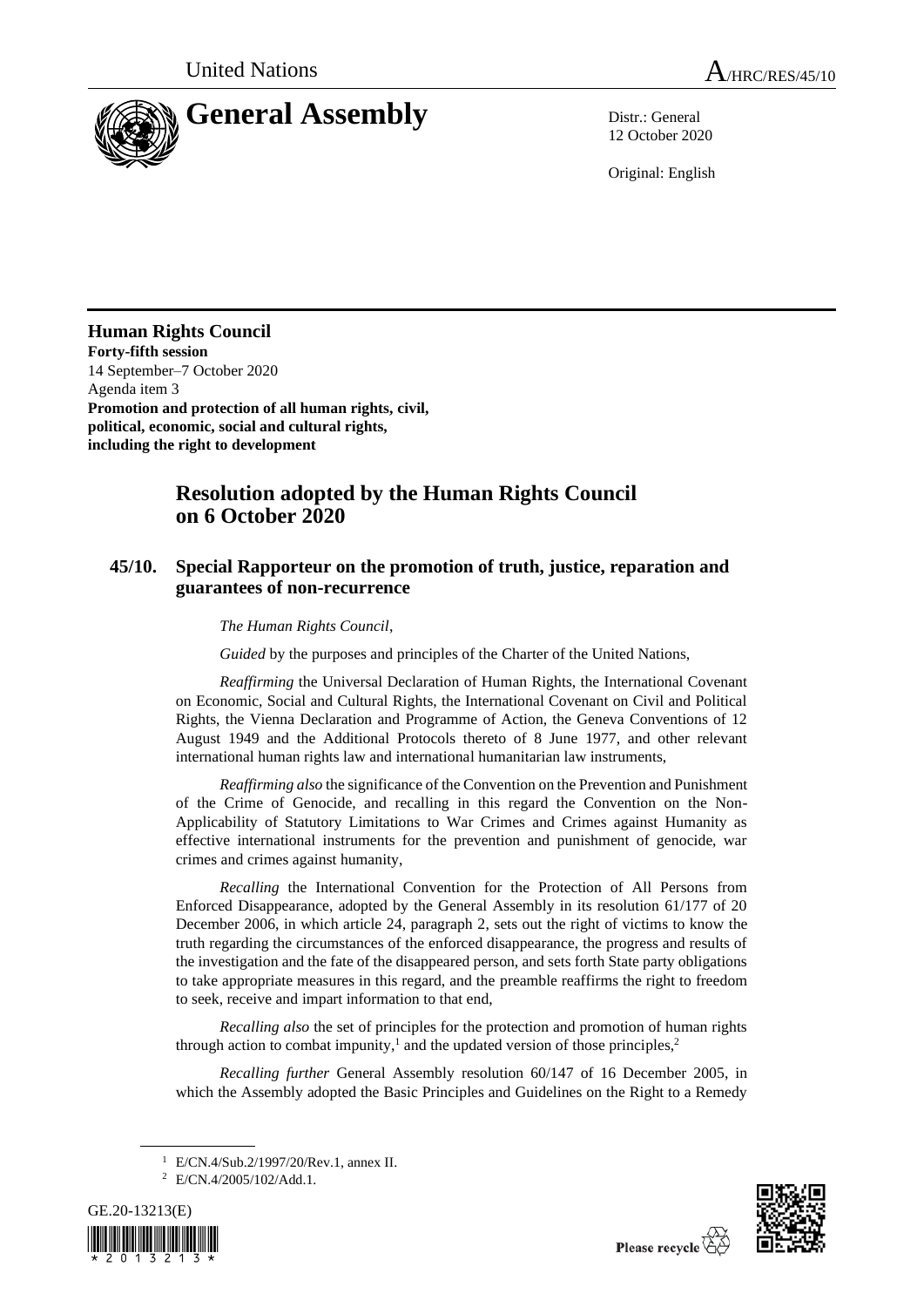and Reparation for Victims of Gross Violations of International Human Rights Law and Serious Violations of International Humanitarian Law,

*Recalling* Commission on Human Rights resolutions 2005/70 of 20 April 2005, on human rights and transitional justice, 2005/81 of 21 April 2005, on impunity, and 2005/66 of 20 April 2005, on the right to the truth, Human Rights Council resolutions 9/10 of 24 September 2008, 12/11 of 1 October 2009, 21/15 of 27 September 2012, 33/19 of 30 September 2016 and 42/17 of 26 September 2019, on human rights and transitional justice, 9/11 of 18 September 2008, 12/12 of 1 October 2009 and 21/7 of 27 September 2012, on the right to the truth, and 10/26 of 27 March 2009 and 15/5 of 29 September 2010, on forensic genetics and human rights, Council decisions 2/105 of 27 November 2006, on the right to the truth, and 4/102 of 23 March 2007, on transitional justice, and General Assembly resolution 68/165 of 18 December 2013, on the right to the truth,

*Reaffirming* Human Rights Council resolution 18/7 of 29 September 2011, in which the Council decided to establish the mandate of Special Rapporteur on the promotion of truth, justice, reparation and guarantees of non-recurrence,

*Recalling* the report of the Secretary-General on the rule of law and transitional justice in conflict and post-conflict societies<sup>3</sup> and his 2011 follow-up report on the same topic,<sup>4</sup> including the relevant recommendations contained therein, as well as his reports issued in 2006, 2012, 2013 and  $2014<sup>5</sup>$  outlining a programme of action to enhance the effectiveness of the support provided by the United Nations system for the promotion of the rule of law in conflict and post-conflict situations,

*Acknowledging* that the fight against impunity and the implementation of transitional justice processes, including the promotion of truth, justice, reparation and guarantees of nonrecurrence, can prevent the recurrence of gross violations of human rights and serious violations of international humanitarian law,

*Recalling* General Assembly resolution 70/262 of 27 April 2016, on the review of the United Nations peacebuilding architecture, and Security Council resolution 2282 (2016) of 27 April 2016, in which the Assembly and the Council, inter alia, stressed that a comprehensive approach to transitional justice, including the promotion of healing and reconciliation, a professional, accountable and effective security sector, including through its reform, and inclusive and effective demobilization, disarmament and reintegration programmes, including the transition from demobilization and disarmament to reintegration, are critical to the consolidation of peace and stability, promoting poverty reduction, the rule of law, access to justice and good governance, further extending legitimate State authority and preventing countries from lapsing or relapsing into conflict,

*Noting with appreciation* the active engagement of the United Nations, including the Office of the United Nations High Commissioner for Human Rights, in assisting States to address gross human rights violations and serious violations of international humanitarian law, in cooperation with and at the request of States,

*Recalling* its resolutions 5/1, on institution-building of the Human Rights Council, and 5/2, on the Code of Conduct for Special Procedures Mandate Holders of the Council, of 18 June 2007, and stressing that the mandate holder shall discharge his or her duties in accordance with those resolutions and the annexes thereto,

*Recognizing* that the Special Rapporteur on the promotion of truth, justice, reparations and guarantees of non-recurrence will continue to deal with situations in which there have been gross violations of human rights and serious violations of international humanitarian law,

*Underlining* the fact that, when designing and implementing strategies, policies and measures to address gross human rights violations and serious violations of international humanitarian law, the specific context of each situation must be taken into account with a

<sup>3</sup> S/2004/616.

<sup>4</sup> S/2011/634.

<sup>5</sup> A/61/636-S/2006/980 and Corr.1, A/66/749, S/2013/341, A/68/213/Add.1 and A/69/181.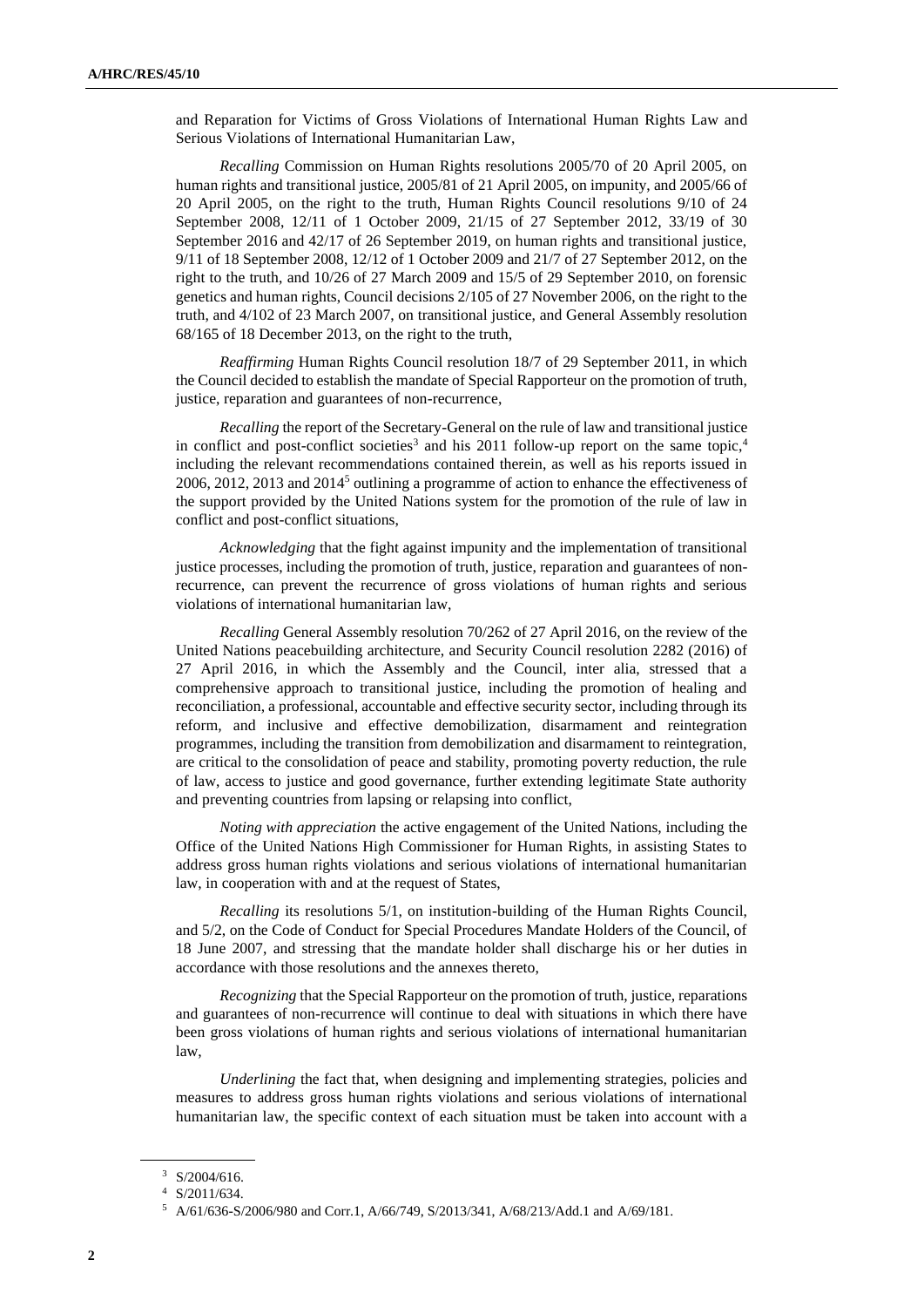view to preventing the recurrence of crises and future violations of human rights, to ensure social cohesion, nation-building, ownership and inclusiveness at the national and local levels, and to promote reconciliation,

*Emphasizing* the importance of a comprehensive approach incorporating the full range of judicial and non-judicial measures, including, among others, individual prosecutions, reparations, truth-seeking, institutional reform, the vetting of public employees and officials, memorialization initiatives and processes to achieve shared narratives or an appropriately conceived combination thereof, in order to, inter alia, ensure accountability, serve justice, provide remedies to victims, promote healing and reconciliation, establish independent oversight of the security system, restore confidence in the institutions of the State and promote the rule of law in accordance with international human rights law,

1. *Takes note with appreciation* of the reports of the Special Rapporteur on the promotion of truth, justice, reparation and guarantees of non-recurrence submitted to the Human Rights Council at its thirty-ninth, forty-second and forty-fifth sessions,<sup>6</sup> as well as those submitted to the General Assembly at its seventy-second, seventy-third and seventyfourth sessions,<sup>7</sup> and calls upon States to take into due consideration the recommendations contained therein when designing and implementing strategies, policies and measures to address gross human rights violations and serious violations of international humanitarian law within their national context;

2. *Also takes notes with appreciation* of the joint study on the contribution of transitional justice to the prevention of gross violations and abuses of human rights and serious violations of international humanitarian law, including genocide, war crimes, ethnic cleansing and crimes against humanity, and their recurrence, prepared by the Special Rapporteur and the Special Adviser to the Secretary-General on the Prevention of Genocide<sup>8</sup> and presented to the Human Rights Council at its thirty-seventh session, and of the conclusions and recommendations therein;

3. *Welcomes* the work undertaken by the Special Rapporteur in the implementation of his mandate, the comprehensive, transparent and inclusive consultations conducted with relevant actors from all regions for his thematic reports, and the undertaking of country visits;

4. *Also welcomes* the cooperation of those States that have received the Special Rapporteur in their country, those that have accepted requests for visits by the Special Rapporteur and those that have extended invitations to the Special Rapporteur to visit their country, as well as those that have responded to his requests for information;

5. *Decides* to extend for a period of three years the mandate of the Special Rapporteur on the promotion of truth, justice, reparation and guarantees of non-recurrence, whose tasks will include:

(a) To contribute to and, where applicable, facilitate, upon request, the provision of technical assistance or advisory services on the issues pertaining to the mandate;

(b) To gather relevant information on national situations, including on normative frameworks, national practices and experiences, such as truth and reconciliation commissions and other mechanisms, relating to the promotion of truth, justice, reparation and guarantees of non-recurrence in addressing gross violations of human rights and serious violations of international humanitarian law, and to study trends, developments and challenges, and to make recommendations thereon;

To identify, exchange and promote good practices and lessons learned, and to identify potential additional elements with a view to recommending ways and means to improve and strengthen the promotion of truth, justice, reparation and guarantees of nonrecurrence;

 $6$  [A/HRC/39/53,](http://ap.ohchr.org/documents/dpage_e.aspx?si=A/HRC/39/53) [A/HRC/42/45,](http://ap.ohchr.org/documents/dpage_e.aspx?si=A/HRC/42/45) and A/HRC/45/45 and Add.1-3.

<sup>7</sup> Se[e A/72/523,](http://ap.ohchr.org/documents/dpage_e.aspx?si=A/72/523) [A/73/336](http://www.un.org/en/ga/search/view_doc.asp?symbol=A/73/336) an[d A/74/147.](https://undocs.org/en/A/74/147)

<sup>8</sup> [A/HRC/37/65.](http://ap.ohchr.org/documents/dpage_e.aspx?si=A/HRC/37/65)